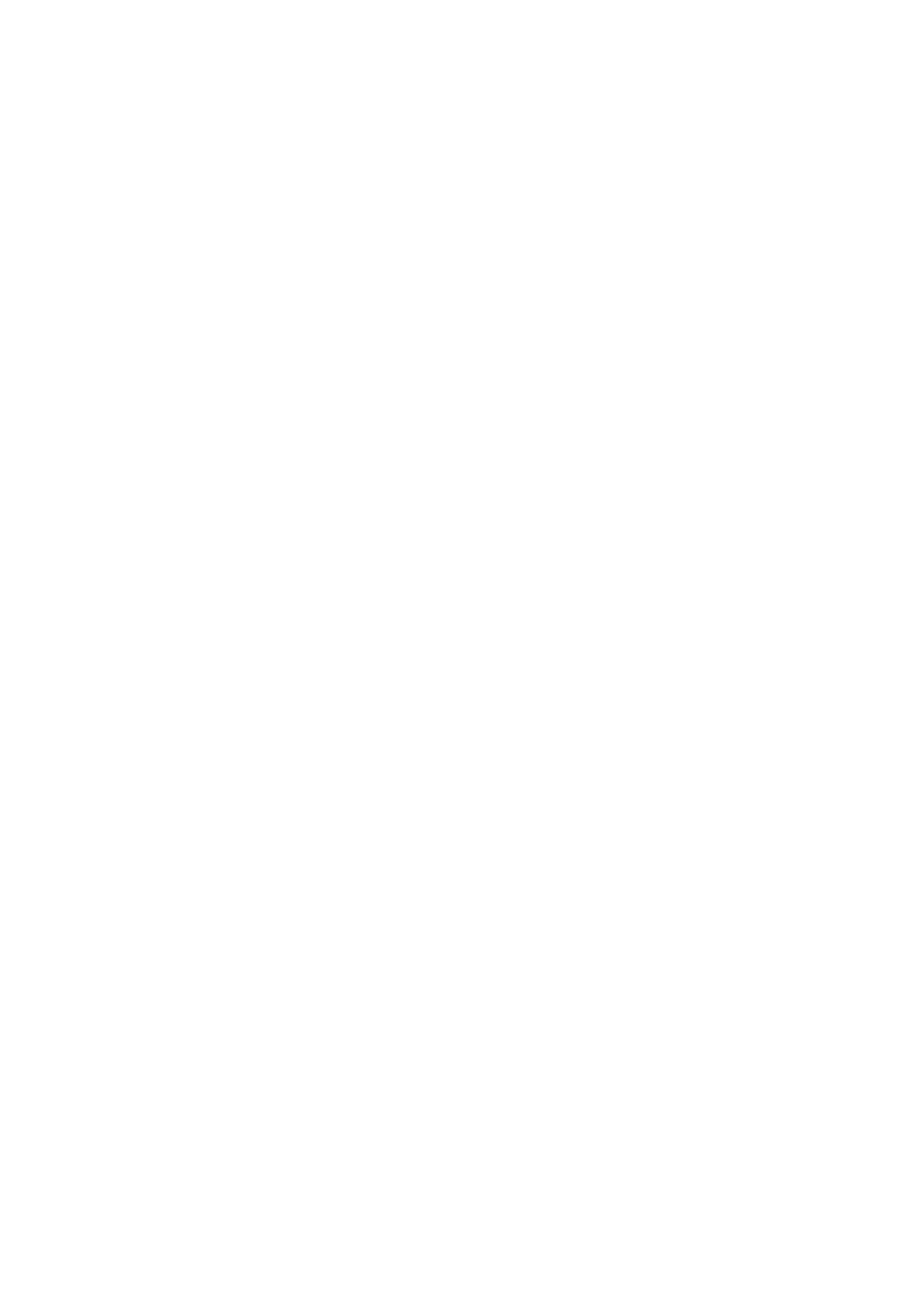## **Observation on equal pay before the European Committee of Social Rights**

## **Collective complaint of University of Women of Europe v. 15 member states**

The Office of the Commissioner for Administration and Human Rights is an institution of extra judicial control (L. 3/1991) but not a quasi-judicial body and may, therefore, not bring cases before the Cyprus courts or any court, whatsoever.

After the transposition of the EU Directives to national laws (following Cyprus EU accession in 2004), the Commissioner was assigned to act also as Equality Body. As Equality Body, the Commissioner examines complaints related to discrimination. The **Combating of Racial and other forms of Discrimination Law** (L. 42(I)/2004)<sup>1</sup> provides the legal basis for Commissioner's interventions. According to the law (article 5) any discrimination on grounds of race, community, language, colour, religion, political and other beliefs and national or ethnic origin is prohibited. The Law covers discrimination on:

- **-** the conditions of employment, including access to as well as promotion and selection criteria in employment, self-employment and occupation;
- **-** the access to vocational guidance, vocational training and retraining and obtaining practical work experience;
- **-** the working conditions and terms of employment, dismissals and pay;
- **-** the membership of and involvement in organisations of workers, employers or any organisations whose members carry on a particular profession, including the benefits provided for by such organisations;
- **-** the social protection, including social security and healthcare;
- **-** education; and
- **-** the access to and supply of goods and services including housing.

However, **gender is not included** in the L.42(I)/2014. Competences to combat discrimination on the ground of gender are given by the **Equal Treatment of Men and Women in Employment and Vocational Training Law** (L.205(I)/2002)<sup>2</sup>. The Law provides a framework for the **equal treatment of men and women**. The provisions cover any discrimination based on sex (including sexual harassment and harassment) and protects mothers from facing discrimination due to pregnancy, childbirth, nursing, maternity or sickness due to pregnancy or childbirth positive actions.

**<sup>.</sup>** <sup>1</sup> Transposition of 2000/43/EC.

<sup>2</sup> Harmonisation with 76/207/EEC, 97/80/EC and 2006/54/EC.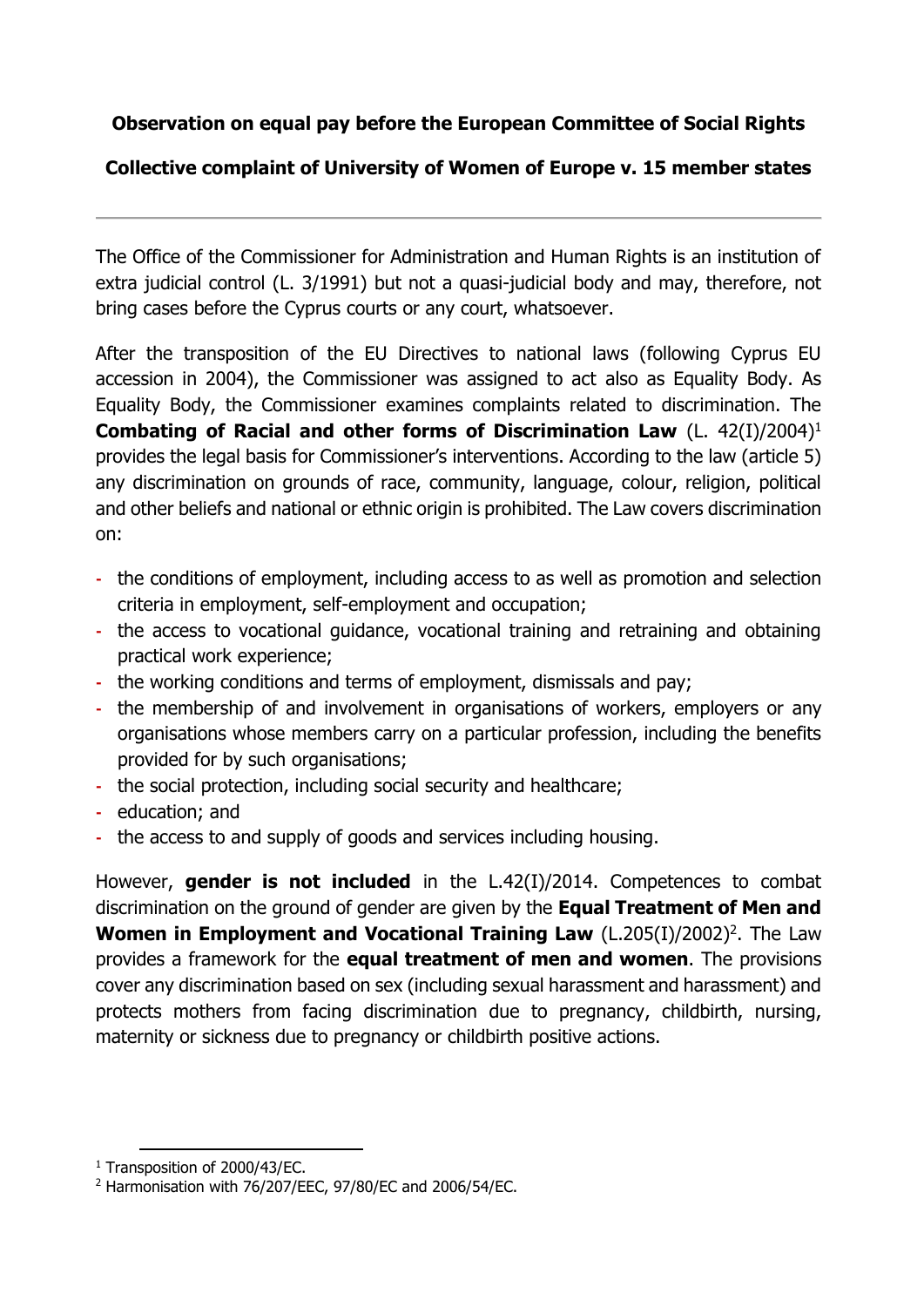Commissioner's competences are also arising from the following legislation:

- 1. The Equal Treatment in Employment and Occupation (L. 58(I)/2004) **[does not include the gender].**
- 2. The Equal Treatment irrespective of racial or ethnic origin (L.59(I)/2004) [covers social protection, healthcare, social benefits, education, access to and supply of goods and services – **gender is not included**] 3 .
- 3. **Τhe Equal Treatment of Men and Women (Access to and Supply of Goods and Services) Law** of 2008, (L.18(I)/2008)<sup>4</sup>.
- 4. **The Equal Pay of Men and Women for Equal Work or Work of equal pay Law** of 2002 (177(I)/2002)<sup>5</sup>.

According to the L. 177(I)/2002, the Minister of Labour, Welfare and Social Insurance is responsible for the implementation of the Law. The Minister designates, according to the law, Inspectors or other responsible officers for the efficient implementation of the legislative provisions. The Inspectors (or other Officers) are responsible to act according to L. 177(I)/2002 and exercise their duties as provided in articles 11, 12 kai 13 of the law. The article 11 states that Inspectors major tasks shall be:

(a) To ensure the full and effective application of the provisions of this Law, either by carrying out an investigation on their own volition for the control of the application thereof, or by examining complaints submitted for violations of this Law,

(b) to provide information, advice and suggestions to employers and employees as regards more effective ways to comply with the provisions of this Law, (c) to report problems to the Minister, arising from the application of this Law and submit recommendations concerning measures that may be taken to tackle them.

In article 12 Inspectors' powers are defined and in article 13, the actions that Inspectors should take are stated, when a complaint is submitted.

13 (a) In exercise of the powers conferred upon him/her by this Law, he/she shall investigate the complaints using a fruitful manner and in particular he/she shall call the person against whom the complaint has been made, any other

**<sup>.</sup>** <sup>3</sup> Harmonisation with 2000/43/EC.

<sup>4</sup> Transposition of 2004/113/EC Directive.

<sup>5</sup> Harmonisation with 75/117/EEC, 97/80/EC and 2006/54/EC.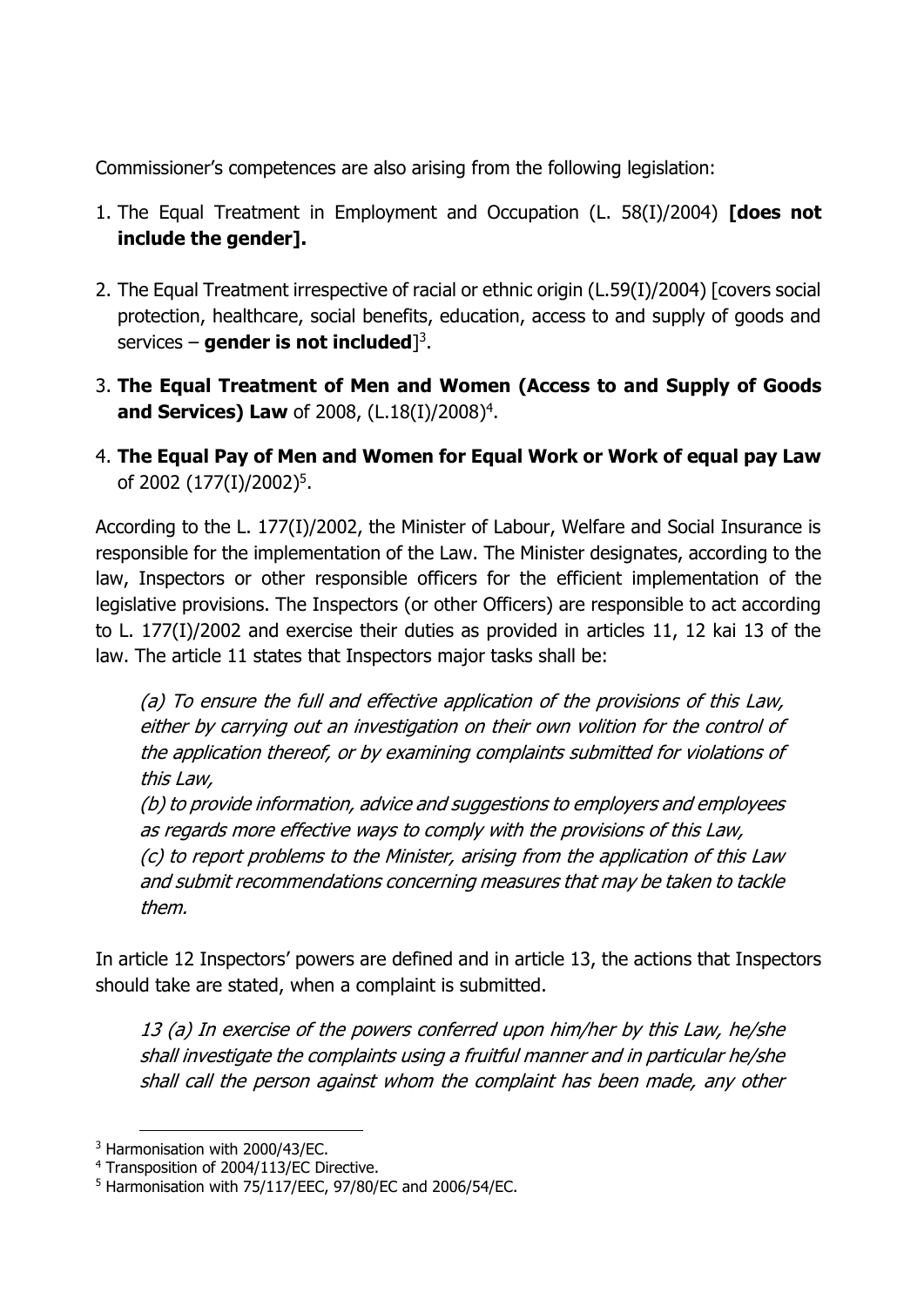person referred to in section 14 of this Law, and any other person responsible for the complaints, to provide information, clarifications or any evidence he/she may have or control which help or facilitate the investigation of the complaints and attempts to settle the dispute; (b)  $(...)$ (c) If the dispute is not settled, the dispute shall be forwarded to the Committee ex officio or through a request of any of the interested parties;

In articles 15 and 16, information about the Committee for Investigation and Assessment of Work is provided (appointed by the Minister, number and profile of members).

Commissioner's competences are arising by article 23A of the legislation, regarding the extrajudicial protection and the burden of proof. According to this article, any person that believes that he/she has been offended by a contravention of the Law, may submit a complaint to the Commissioner, who has the authority to investigate the said complaint in accordance with the Combating of Racial and other forms of Discrimination Law. The law also states that if a person who considers that there was a violation of the law and can establish facts from which it may be presumed that there has been discrimination, then the Commissioner can oblige the respondent to prove that there has been no violation.

The Commissioner for Administration Law and the Combating of Racial and Other Grounds of Discrimination provide the Commissioner competences and powers in several articles.

The Commissioner may advise and assist the government, the parliament and other relevant stakeholders on any matter related to the promotion and protection of human rights. Except of the complaint handling, the Commissioner carries out advisory functions (e.g. through participation in the parliamentary committees' discussions), monitoring functions (submitting concrete recommendations and suggestion to the authorities) public education function (e.g. raising awareness on human rights issues, publications) and promotion functions.

In the last 8 years, only two complaints were submitted in our Office stating violation of the equal pay right. The first complaint was submitted in 2011 and it was claimed that in the Cyprus Broadcasting Corporation the salary terms differed between men and women. The Commissioner after starting the investigation decided to refer the case to the Labour Inspectorates to proceed with the comparative assessment of work (as provided in the national legislation). So the Commissioner ask the competent Ministry to proceed with the procedure and activate the Committee for Investigation and Assessment.

In the second complaint, in 2012, the complainant claimed unequal pay of employees in two different departments (radiodiagnostic and radiotherapy sections) of the Bank of